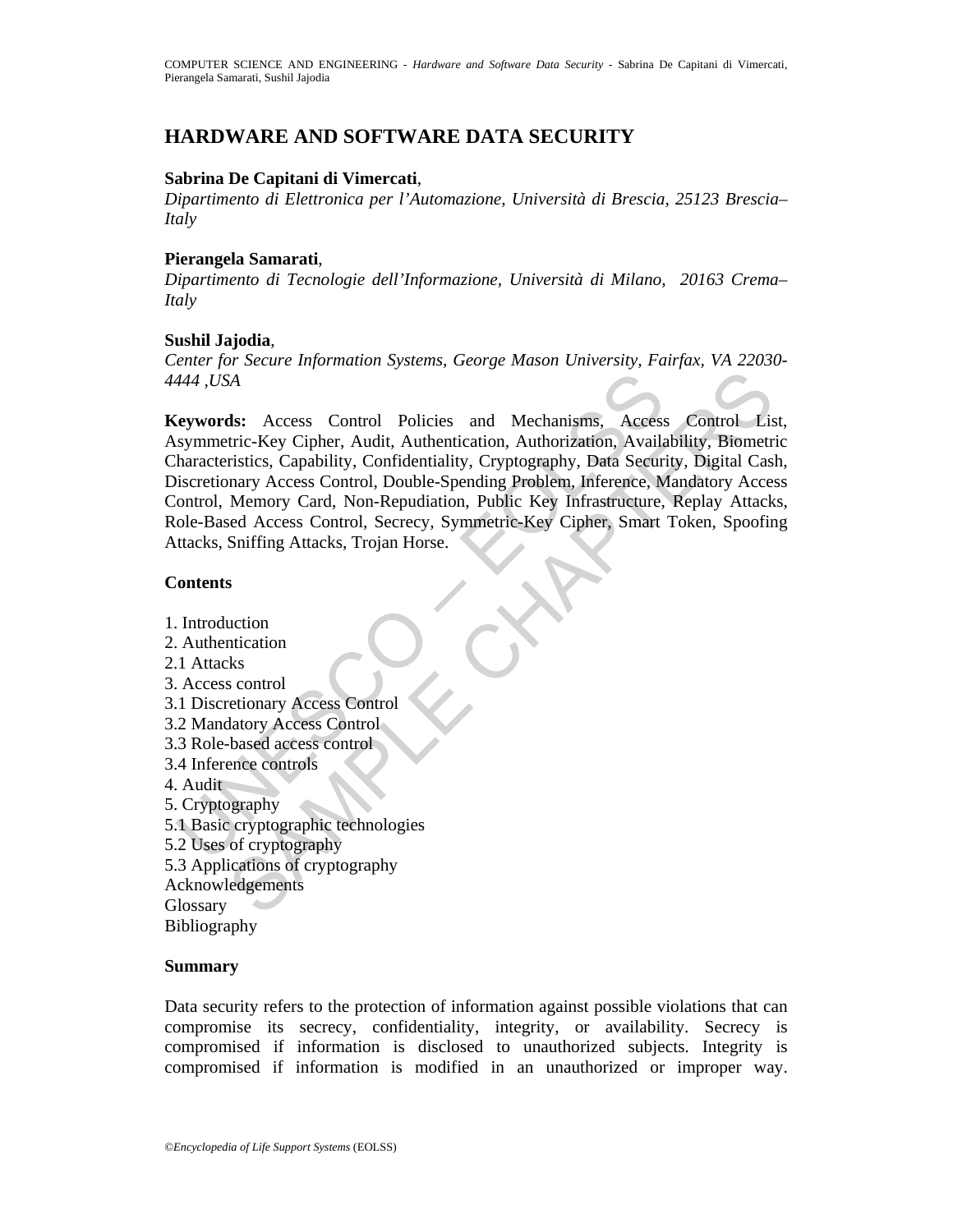Availability is compromised if users are prevented from exercising authorized access (denial-of-service).

Guaranteeing data security requires the establishment and enforcement of different kinds of controls, including the identification and authentication of the different parties in a system (e.g., users and machines), the enforcement of rules regulating access to the system and its resources, the use of encryption techniques to protect information in storage or in transit over the network, and the post-facto examination of all the activities in a system to point out vulnerabilities or violations. This chapter discusses issues involved in establishing security restrictions to regulate access to data and resources in a system.

## **1. Introduction**

Introduction<br>
iovernments, commercial businesses, and individuals are all storin<br>
iovernments, commercial businesses, and individuals are all storin<br>
iectronic form. This medium provides a number of advantages over prage: **Interior**<br> **Commercial businesses, and individuals are all storing information commencies** correm. This medium provides a number of advantages over previous physics<br>
storage is none compact, transfer is almost instantaneo Governments, commercial businesses, and individuals are all storing information in electronic form. This medium provides a number of advantages over previous physical storage: storage is more compact, transfer is almost instantaneous, and accessing via databases is simpler. The ability to use information more efficiently has resulted in a rapid increase in the value of information; many organizations today recognize information as their most valuable asset. However, with the electronic revolution, information faces new, and potentially more damaging, *security threats*. Unlike information printed on paper, electronic information can easily be copied leaving the original unaltered. Also, information in electronic form can potentially be stolen from a remote location and it is vulnerable from interceptions and alterations during communication.

Data security describes all measures taken to prevent unauthorized or improper access to electronic data - whether unlegitimate access can take the form of disclosure, alteration, substitution, or destruction of the data concerned. Data security can be classified as the provision of the following services:

- *Secrecy* (Confidentiality) Information that is stored on a system or transmitted over a network should be released, directly or indirectly, only to users authorized to access it.
- *Integrity* Information should be protected from unauthorized or improper alteration, that is, information must not be improperly modified, deleted, or tampered.
- *Availability* Users should not be prevented from accessing data for which they have the necessary permissions (*denials-of-service*).

Ensuring security requires the application of different protection measures at both the organizational level (organizational practices and user training) and the technical level. Technical services crucial to the protection of data include *Authentication*, *Access Control*, *Audit*, and *Encryption*.

**Authentication** Authentication establishes the validity of one party to another, where parties can be human users or computers. Authentication can also be employed in communication system to ensure the validity of transmitted messages.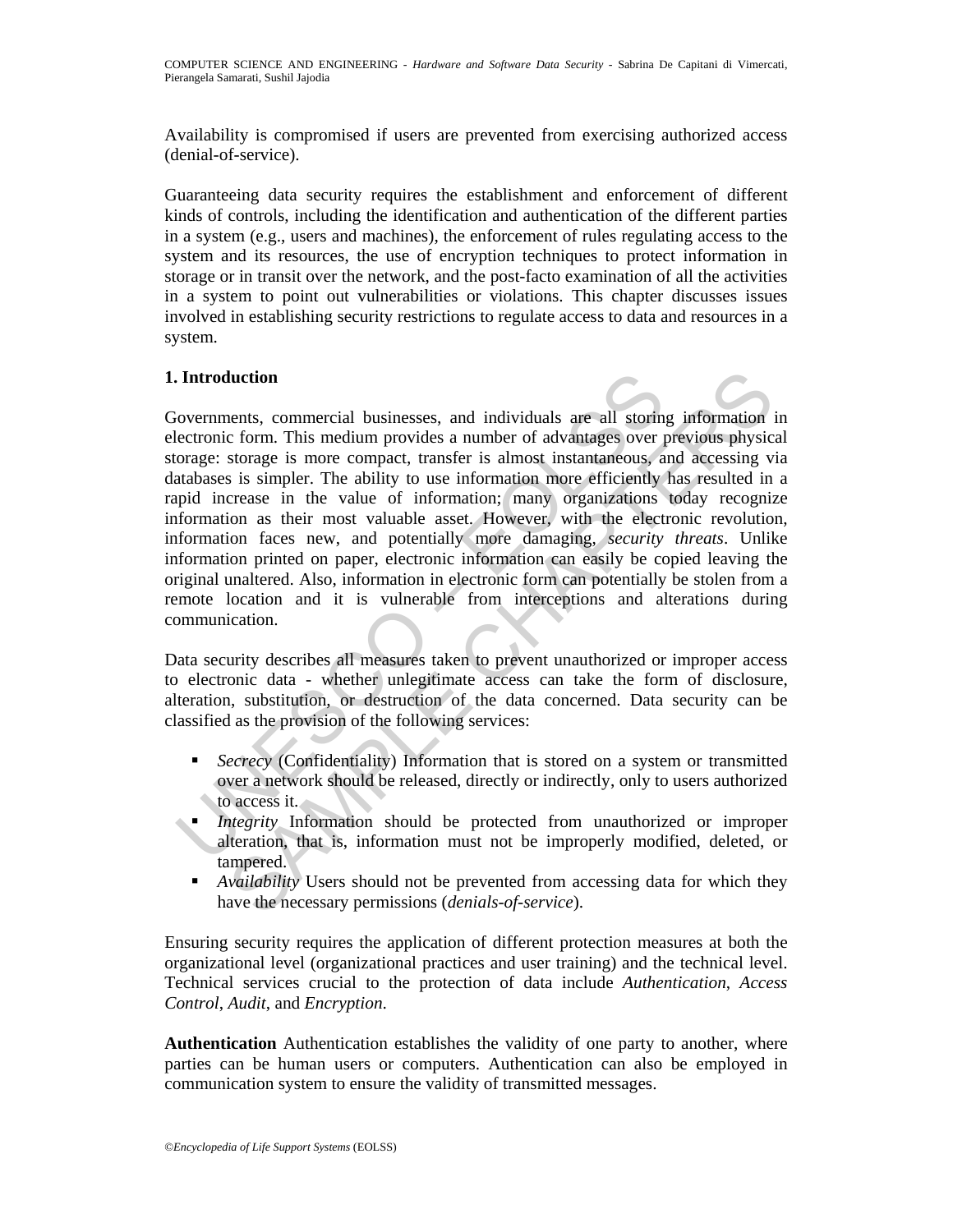**Access Control** Access control is concerned with evaluating every request, submitted by users who have entered the system, to access data and resources to determine whether the request should be allowed or denied based on a specified policy.

**Audit** Audit is an independent review and examination of records and activities in the system to assess the adequacy of system controls, to ensure compliance with established policies and operational procedures, and to recommend necessary changes in controls, policies, or procedures.

**Encryption** Allows the coding of information so to make it unintelligible to parties not authorized to access it. It also allows to signal possible improper alterations.

In the remainder of this chapter we describe each of these services in more details.

## **2. Authentication**

**Authentication**<br> **Authentication**<br> **Contriguist Authentication**<br> **Control**<br> **Control**<br> **Control**<br> **Control**<br> **Control**<br> **Control**<br> **Control**<br> **Control**<br> **Control**<br> **Control**<br> **Control**<br> **Control**<br> **Control**<br> **Control**<br> **ntication**<br>
action is a means of establishing identities. Generally speaking, authentication<br>
establishment of the identity of one party to another, where parties can<br>
est or shown users. The most popular form of authent Authentication is a means of establishing identities. Generally speaking, authentication allows the establishment of the identity of one party to another, where parties can be computers or human users. The most popular form of authentication is the authentication of a user to a computer, by which a machine ensures the correctness of the identity of users requesting access to its resources. In a computer to computer interaction, authentication can be required to be performed in both directions, as in the case of peer-to-peer communication. Mutual authentication can also be used in a clientserver scenario (although typically only client authentication is enforced). Also in a user-to-computer interaction, authentication of a computer can be used, to ensure the user of the identity of the machine with which he/she is interacting and thus preventing against *spoofing* attacks. In spoofing attacks a system masquerades as another system, tricking the user into disclosing information.

Authentication can be certainly seen as the most primary security service on which other security services depend. As a matter of fact, good authentication is a prerequisite for correct access control and auditing: if a user's identity is incorrect, so will be the privileges granted (or denied) to the user by the access control mechanism and the accountability attribution of the auditing controls. [1]

The most common ways to enforce user to computer authentication are based on the use of:

- Something the user *knows* (e.g., a username and password);
- Something the user *possesses* (e.g., a smartcard);
- Something the user *is* (e.g., fingerprints and retinal scan).

These techniques can be used in alternative or in combination, thus providing a stronger protection. For instance, a smartcard may require that a password be entered to unlock it.

**Authentication based on something the user knows** The most common form of authentication is based on the assignment to each user of an identifier (e.g., a computer login) and an associated password (string, PIN, or passphrase). While the identifier can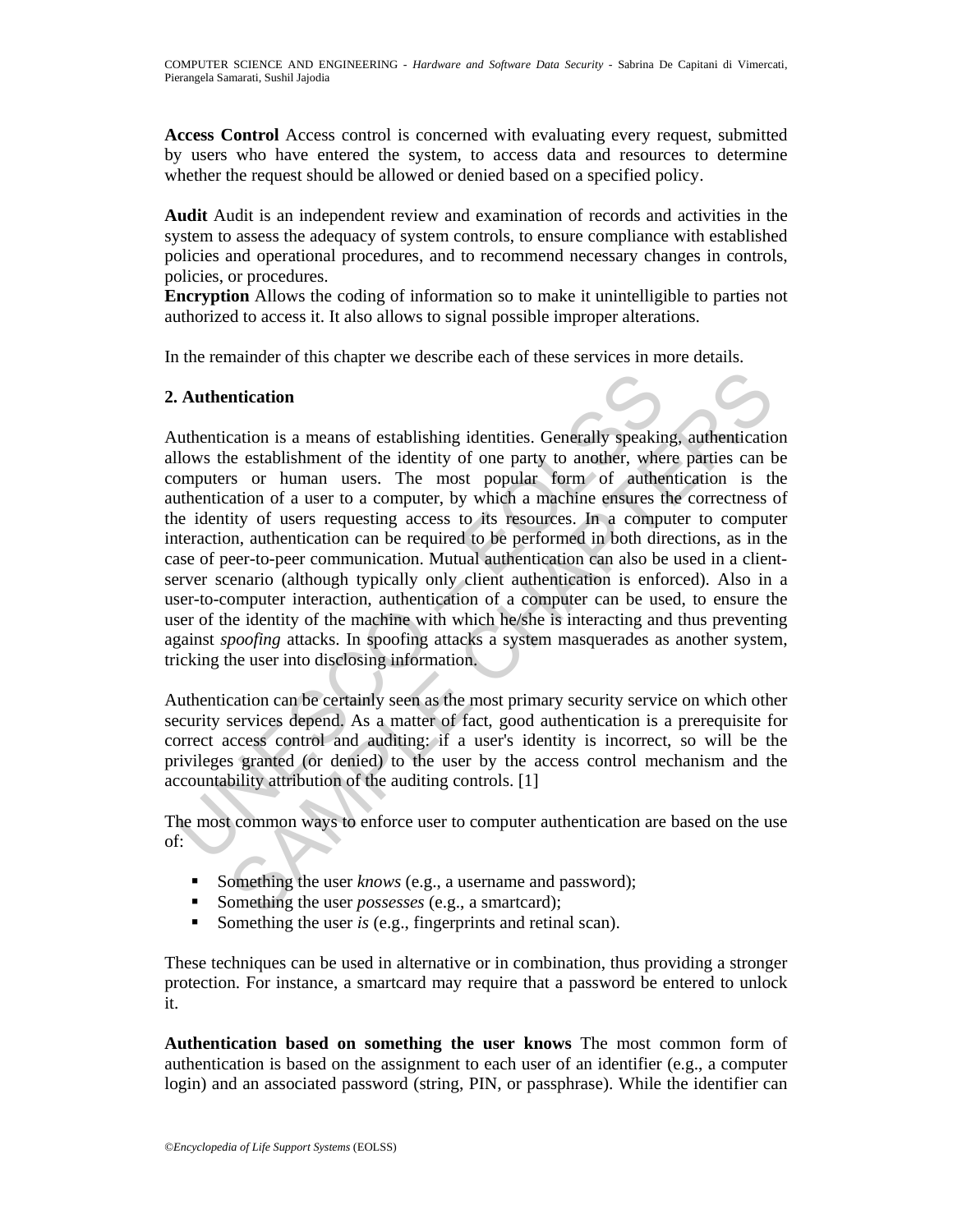be public, the password is assumed to be known only to the legitimate user. The password is stored in the system in encrypted form. To access the system, a user provides his identifier (declaration of identity) and the corresponding password (proof of identity). Since only the user is assumed to know the password, matching of the encrypted version of the password provided with that stored at the system for the declared identifier successfully authenticates the user. The benefits of password-based authentication are that it is very simple, cheap, and easy to enforce. All these characteristics make password-based control the most commonly used authentication measure. However, strength is traded off for such simplicity and low cost, and password-based techniques are the weakest form of authentication: security strictly depends on maintaining the secrecy of the password, which however can be compromised. For instance, passwords can be *sniffed* (i.e., observed by unlegitimate users) when in transit over the network, *snooped* by people observing the legitimate users when they key them in, or simply *guessed* by intruders. A common bad practice that makes password vulnerable to guessing attacks is the users tendency to choose passwords that are easy for them to remember, such as their birthdate, the name of their relatives or pets, or their favorite sport. Other diffused bad practices that put password's secrecy at risk are writing the password down, to not forget it, or pass it to colleagues, as a quick and dirty solution to a file sharing problem. Instead, passwords should always remain private: giving away our password means giving someone else the ability of masquerading as ourselves to the system, being retained accountable for all the actions they will execute (which are recorded as associated with our identifier).

sers) when in transit over the network, *snooped* by people observints weres when they key them in, or simply *guessed* by intruders. A commat makes password vulnerable to guessing attacks is the users ten assaysords that hen in transit over the network, *snooped* by people observing the legitimate of they then in, or simply *guessed* by intruders. A **common bad practice** as password vulntratable to guessing attacks is the users endenery to As user bad practices are one of the major cause of password vulnerability, a primary aspect for the success of password-based techniques is proper user training and awareness. Also, password security can be improved by the enforcement of additional controls. For instance, sniffing can be prevented by encrypting the communication between the user and the computer. Snooping can be prevented by protecting the keyboard from the view of others and by not echoing it on the screen. Guessability of passwords can be reduced by adopting password generators or dictionary controls. In the first case, the computer chooses the password for the users. In the second case, the computer simply controls the strength of the passwords chosen by the users, rejecting those passwords considered too easy and therefore guessable by an adversary. A good password should be at least 8 character long, should use a reasonably large character set (possibly mixing alphanumeric characters with special characters), and still should be easy to remember (otherwise users would be tempted to write it down or they would suffer denial-of-service in case of forgotten passwords). Also, passwords should not correspond to real words (or a slight variation of them), since this would make them vulnerable to dictionary attacks, by which an adversary automatically attempts all words in a dictionary. It is also a good practice to change passwords frequently (e.g., once a month). Automatic controls can be applied to enforce periodical password changes: passwords are assigned a limited lifetime after which they become invalid; users are therefore forced to change their password upon expiration. These controls can also be coupled with history checks, to avoid users reusing the same password before a specified time frame.

**Authentication based on something the user possesses** Authentication is based on possession by users of objects, called *tokens*. Each token has a unique private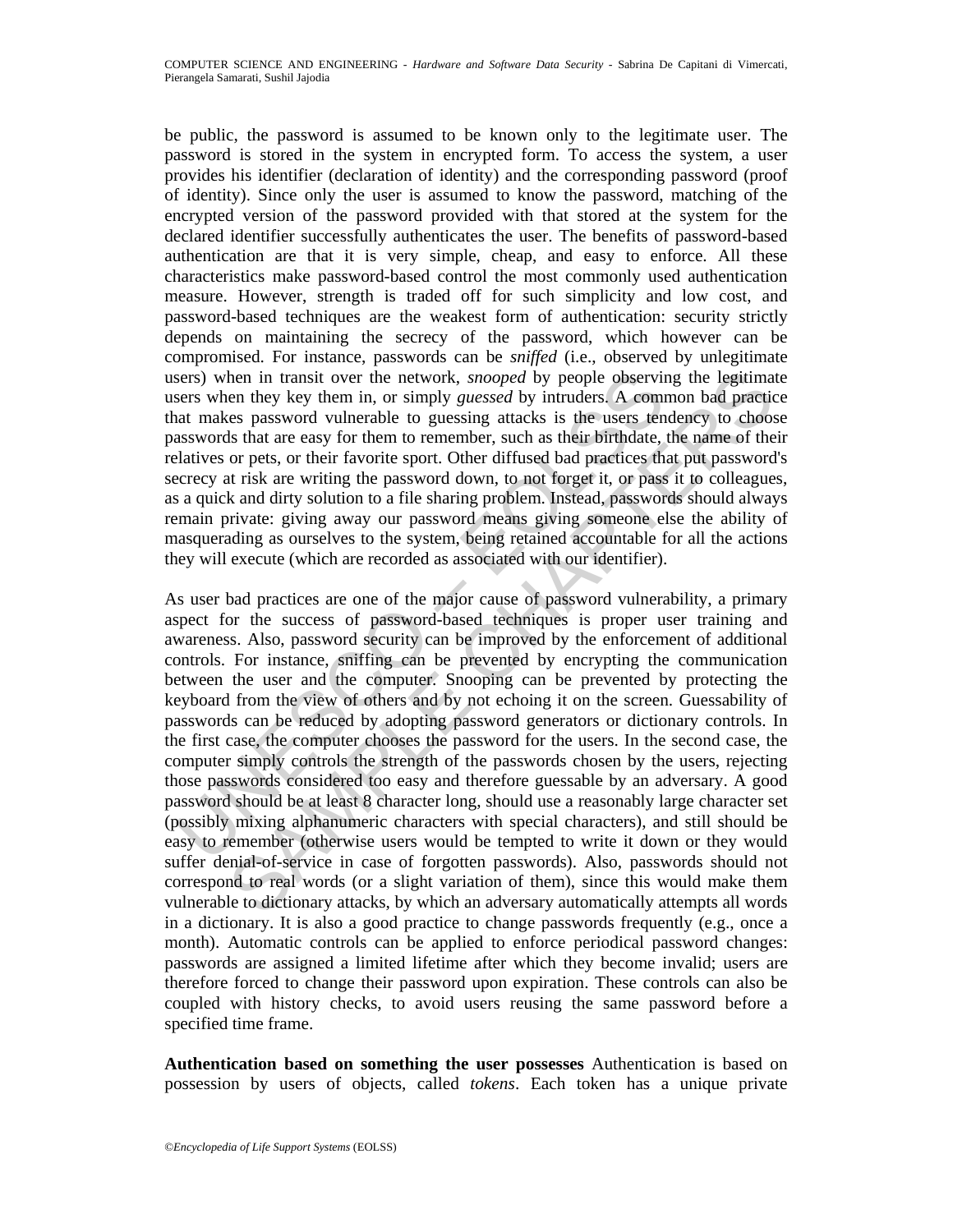cryptographic key stored within it, used to establish the token's identity to the computer. Token-based authentication is stronger than password, as by keeping control on the token the user maintains control on the use of his/her identity. However, token authentication proves only the identity of the token, not of the user presenting it. The main weakness of such an approach is that tokens can be forged, lost, or stolen; anybody gaining possess of a token would be able to masquerade as the legitimate owner. To solve this problem, token-based authentication is often combined with the request of a proof of knowledge by the user. As an example, think of the Automatic Teller Machine (ATM), where a card is used together with a PIN (Personal Identification Number). The PIN is usually a string of four numeric digits, and works like a password. The combination of token and password clearly provides better security than each of the measures singularly taken. Indeed, to enter a system, an intruder needs both to present the token and to enter the PIN.

oth to present the token and to enter the PIN.<br>
he simplest form of token and to enter the PIN.<br>
he simplest form of token is a *memory card*. Memory cards have sto<br>
tut do not have any processing ability. They cannot ther resent the token and to enter the PIN.<br>
Delst form of token is a *memory card*. Memory cards have storing capabilities<br>
thave any processing ability. They cannot therefore perform any check on the<br>
nervy ti for transmissio The simplest form of token is a *memory card*. Memory cards have storing capabilities, but do not have any processing ability. They cannot therefore perform any check on the PIN or encrypt it for transmission. This requires sending the PIN to the authentication server in the clear, exposing the PIN to sniffing attacks and requiring trust in the authentication server. More sophisticated tokens, called *smart tokens*, are equipped with processing capabilities (e.g., tokens incorporating one or more integrated circuits). For instance, the ATM cards are provided with processing power that allows the checking and encrypting of the PIN before its transmission to the authentication server. Smart tokens can use different types of authentication protocols, which can be classified as *static password exchange*, *dynamic password generators*, and *challenge-response*. With static password exchange, the user authenticates himself to the token and the token authenticates the user to the system. In the dynamic password generator approach, a token dynamically changes its key, by periodically generating a new key to be used. To authenticate the token to the system, the user reads the current key for the token and types it into the system. Alternatively, the key can be communicated to the system by the token. The challenge-response approach is the one most commonly used. It works on a challenge-response handshake as follows (see Figure 1).



Figure 1: An example of challenge-response handshake.

The party establishing the authentication issues a challenge (e.g., a random string number). The token generates a response to the challenge using the token's private key.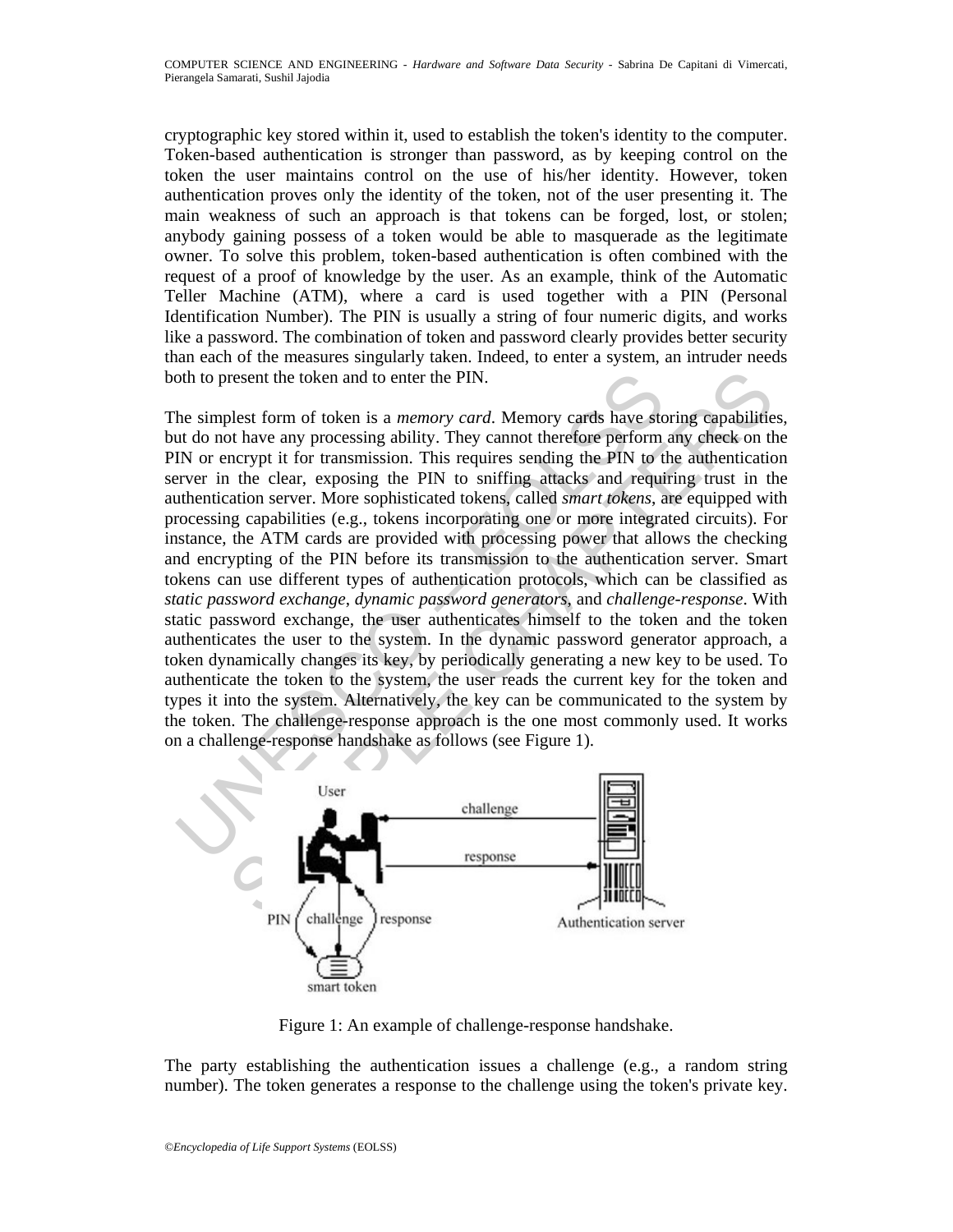Like for the dynamic case, communication between the token and the system can be enforced with or without the user intervention. In the first case, the challenge is keyed into the token by the user and the response displayed by the token is again keyed by the user into the workstation and communicated to the authenticating party. In the second case, the workstation is equipped with a reader that can directly interact with the token eliminating the need for the user to key in the challenge and response. An example of smart token is represented by smart cards, sophisticated token devices that have both processing power and direct connection to the system. Each smart card has a unique private key stored within. To authenticate the user to the system, the smart card verifies the PIN. It then enciphers the user's identifier, the PIN, and additional information like date and time, and sends the resulting ciphertext to the authentication server. Authentication succeeds if the authentication server can decipher the message properly.

**uthentication based on something the user is** Authentication tentegory exploit *biometric* characteristics of the users. These *characteristics*, such as fingerprints, hand shape, and characteristics coe, or *behavioral c* **ication based on something the user is** Authentication techniques in the exploit *biometric* characteristics of the users. These can be *physica*, such as fingerprints, hand shape, and characteristics of the eyes an *be* **Authentication based on something the user is** Authentication techniques in this category exploit *biometric* characteristics of the users. These can be *physical characteristics*, such as fingerprints, hand shape, and characteristics of the eyes and face, or *behavioral characteristics*, like signature, voiceprint, handwriting, and keystroke dynamic. The first step in the application of biometric techniques is the measurement of the interested characteristic to the purpose of defining a template for it. This step, called *enrollment phase*, generally comprises of several measurements of the characteristic (e.g., to define the voiceprint for an individual several inputs need to be considered). Based on the different measurements, a template is computed and stored for authentication. When a user presents himself to the system, the relevant characteristic is measured and matched with the stored template. Notice that, unlike for password and token-based techniques, biometric-based authentication cannot require an exact match. While a password either matches the one stored at the authentication server or it does not, no two signatures of a person are an exact copy one of the other. The authentication result is therefore based on how closely the measured characteristic matches the stored template. Authentication succeeds if the difference is within an acceptable predefined threshold; it fails otherwise. An important, and not easy, task is therefore the definition of the acceptable threshold, which must guarantee a high rate of successes (correct authentication of legitimate users and rejection of attackers) and low rate of insuccesses.

Although they can be less accurate, biometric techniques are stronger than either password or token based techniques. Indeed, they eliminate the weaknesses due to the possibility of the identity proof (password or token) being acquired by unlegitimate users. However, the use of biometric techniques is still limited because of the high cost and expensive equipment needed. Moreover, their intrusive nature limits user acceptance and large scale use. For instance, retinal scanners, which are one of the most accurate biometric methods of authentication, have raised concerns about possible harms that the infrared beams sent to the eye by the scanner can cause. Also, deployment of biometric technology in a large scale is certain to raise social and political debates, since unforgeable biometric authentication could result in significant loss of privacy for individuals. From a strictly technical point of view, the best authentication solution would be the combination of user-to-token biometric authentication, followed by mutual cryptographic authentication between the token and system services.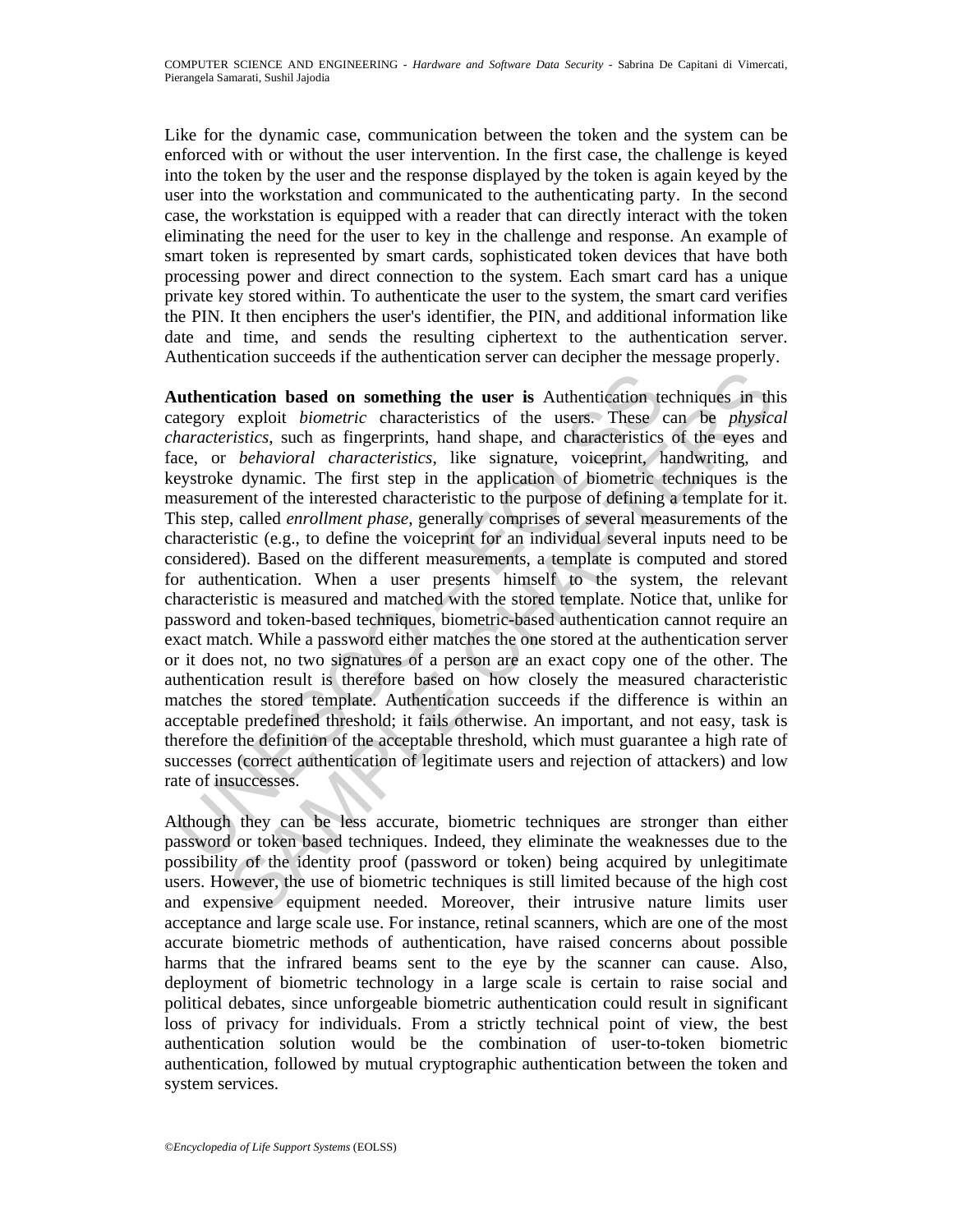## **2.1 Attacks**

sponse, and *asymmetric-key*. In shared sequence methods, the use<br>nare a sequence of one-time passwords that the user can present<br>immelf/heresti at the service. A one-time password can be use<br>onnection, and once used it be , and *asymmetric-key*. In shared sequence methods, the user and the service of one-time passwords that the user can present to authorical secretic af the extreme password can be used only for one-time password can be use We have already mentioned some of the most popular attacks (e.g., password spoofing or dictionary attacks) to fool authentication mechanisms, and possible defenses against these attacks. Another popular class of attacks to password secrecy is represented by *replay* attacks. Replay attacks are based on intercepting and recording messages between parties for their subsequent (illegitimate) replaying in a different context. When replayed, messages can be redirected to recipients other than the one originally intended, or they can be repeated in different protocols or protocol runs. A way to combat replay attacks is to ensure that the information to be exchanged across the network be different each time. Methods which prevent replay attacks are known as *strong authentication* and can be divided into three classes: *shared sequence*, *challengeresponse*, and *asymmetric-key*. In shared sequence methods, the user and the service share a sequence of one-time passwords that the user can present to authenticate himself/herself at the service. A one-time password can be used only for one connection, and once used it becomes invalid. Even if the password is sniffed all replay attacks trying to use it will therefore fail. In challenge-response methods, the service generates a challenge string, which must be different for each transaction, and sends it to the user. The user computes a response to the challenge with a function dependent on both the challenge and the user's key. The function used to produce the answer must be such that it must practically impossible (meaning infeasible from a computational point of view), given the challenge and the response to it, to reconstruct the user's key. Since the challenge is different every time, replay attacks cannot succeed (as possibly intercepted responses cannot be reused). In asymmetric-key methods, the user possesses a pair of keys: a public key k, which is widely publicized; and a private key  $k^T$  which is kept secret. Whenever a user wants to authenticate himself to a service, he/she sends a message signed (i.e., encrypted) with his/her private key. If the service can decrypt the message correctly by using the corresponding public key, it can be certain that the message was encrypted by using the user's private key (which should be known only to the user). Analogously, a service which encrypts its replies with the user's public key can be confident that they can only be read by using the corresponding private key. We will illustrate asymmetric-key techniques in more details in Section 5.

### **3. Access control**

Access control evaluates the requests to access resources and determines whether to grant or deny them. Typically, access control operates after authentication has taken place, evaluating all requests to access resources of users who have successfully entered the system. The ability of users to access resources usually depend on their identity, which must be therefore properly authenticated. In studying access control, it is useful separate security *policies* from *mechanisms*. A security policy defines high-level guidelines establishing rules that regulate access to resources. Mechanisms are low-level software and/or hardware functions that implement the policies. The design of an access control system is usually performed with a multiphase approach, from the analysis of the security requirements, to the definition and formalization of the policies, to their final implementation in a security mechanism. The formalization of security policies introduces the concept of an *access control model*, that formally defines the entities that part of the system (e.g., users and resources), the accesses to be controlled (operations),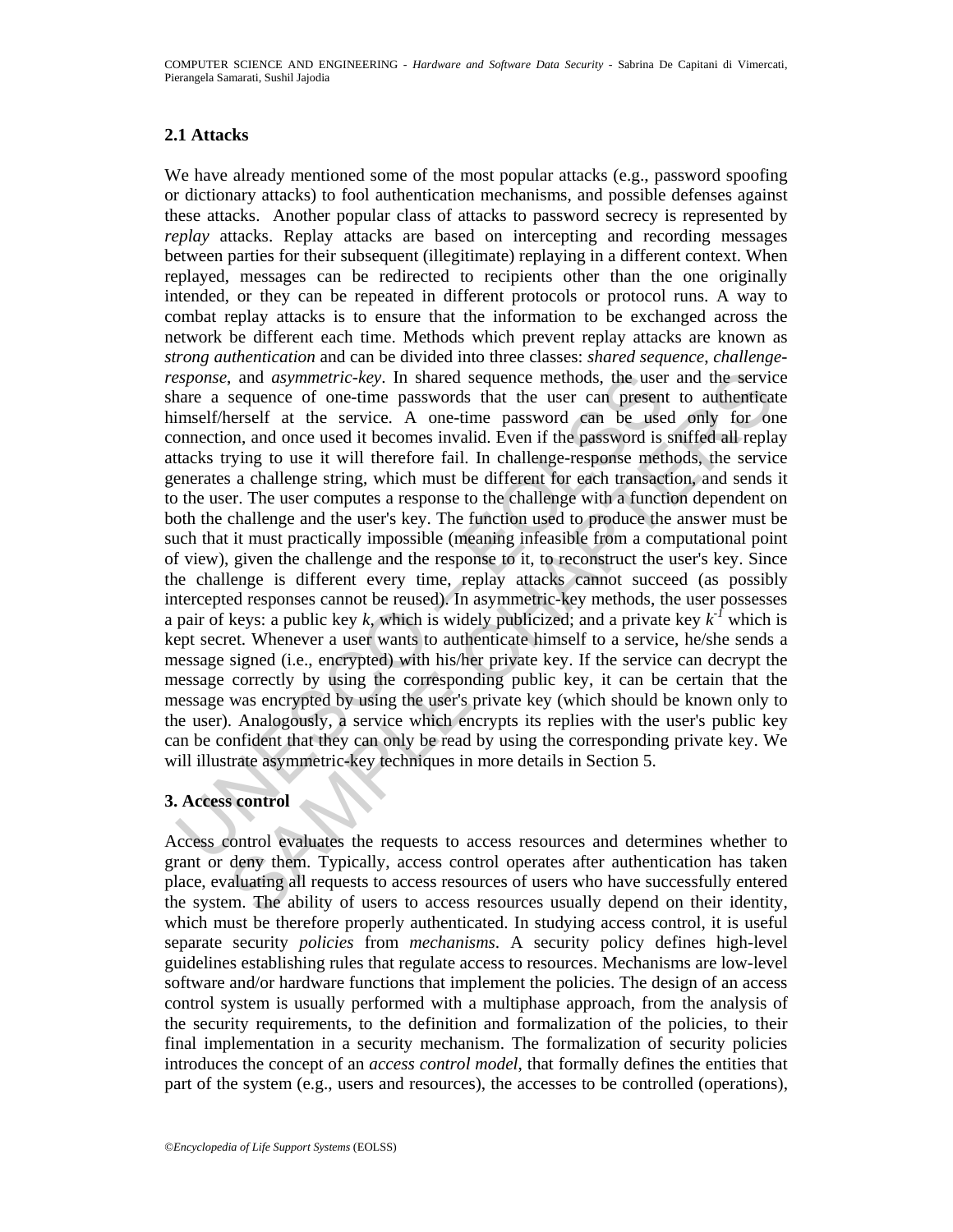and the rules regulating access. The definition of a formal model allows to reason about the properties that the resulting system will have and prove security results. By proving properties on the formalized model and by proving that the mechanism correctly implements the model, we can claim that the mechanism enjoys those properties. Among the properties that a security model must satisfy there are the basic *completeness* and *consistency*. Completeness ensures that *all* the input security requirements to be addressed are satisfied. Consistency requires that the model be free of contradictions: an access cannot be simultaneously granted and denied. Many mechanisms have been developed and they vary in terms of precision, sophistication, and cost. Access control mechanisms are generally based on the definition of a *reference monitor* that intercepts every access request to objects in the system and examines whether the request should be granted or not, according to the access control policy to be enforced. The reference monitor must be:

- *Tamper-proof*: the reference monitor cannot be altered;
- **Non-bypassable:** each access request must be filtered by the reference monitor;
- *Kernel-based*: the reference monitor should be confined in a limited part of the system (splitting the security functions all over the system would require to verify all the code);
- *Small*: the reference monitor should be enough small so to make formal verification possible.

Obviously, the reference monitor that enforces a certain access control policy should be trusted by the authority that specifies the policy. Multiple reference monitors can be involved in specific access decisions; as in the case of distributed systems where policies specified by different authorities govern the access to certain objects.

onitor must be:<br> *Tamper-proof:* the reference monitor cannot be altered;<br> *Non-bypassable:* each access request must be filtered by the referen<br> *Kernel-based:* the reference monitor should be confined in a lin<br>
system ( must be:<br> *oer-proof*: the reference monitor cannot be altered;<br>
bypassable: each access request must be filtered by the reference monitor;<br>
el-based: the reference monitor should be confined in a limited part of the<br>
in ( The separation between policies and mechanisms has many advantages: access requirements can be discussed independently of their implementation to reason about their correctness and properties; different access control policies as well as different mechanisms enforcing the same policy can be compared; and it is possible to design mechanisms that enforce multiple policies.

Access control policies can be divided in three major categories: *discretionary access control* (DAC), *mandatory access control* (MAC), and the most recent *role-based access control* (RBAC).

> TO ACCESS ALL THE **36 PAGES** OF THIS CHAPTER, Visit: [http://www.eolss.net/Eolss-sampleAllChapter.aspx](https://www.eolss.net/ebooklib/sc_cart.aspx?File=E6-45-06-01)

- - -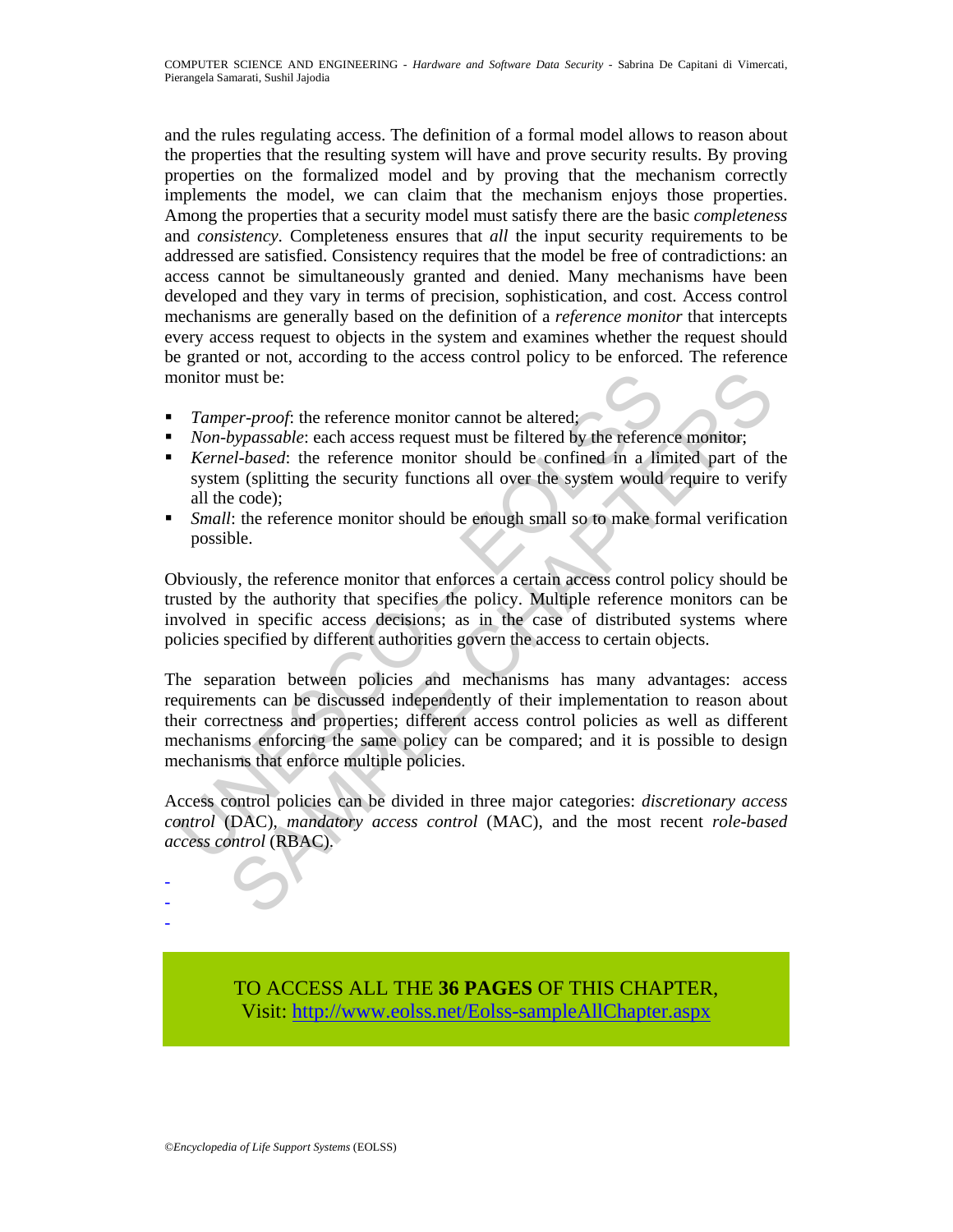#### **Bibliography**

J.P. Anderson. *Computer Security Technology Planning Study*. Technical Report ESD-TR-73-51, vol. 1 AD-758 206, ESD/AFSC Hanscom, AFB Bedford, Mass, 1972. [This is a historical report whose object is the development of a plan to provide secure multilevel computer systems for the Air Force]

J.P. Anderson. *Computer Security Threat Monitoring and Surveillance*. Technical report, James P Anderson Co., Fort Washington, PA, April 1980. [This is a historical report that presents a study the purpose of which was to improve the computer security auditing and surveillance capability of the systems]

S. Castano, M.G. Fugini, G. Martella, and P. Samarati.*Database Security*. Addison Wesley Publishing Company, 1995. [This book provides a comprehensive discussion about security issues in database systems and shows how systems can be designed to ensure both integrity and confidentiality]

D. Chaum. *Blind Signatures for Untraceable Payments*. In CRYPTO 82, pages 199-204, 1982. [This paper introduces the concept of blind signature. David Chaum is the father of blind signatures and in particular of anonymous digital cash]

B. Chor, S. Goldwasser, S. Micali, and B. Awerbuch. *Verifiable Secret Sharing and Achieving Simultaneity in the Presence of Faults*. In 26th IEEE Symposium on Foundations of Computer Science, pages 383-395, Portland, 1985. [This paper presents a schema for the problem of sharing a secret which allows for secure distributed computations against Byzantine faults]

Chaum. *Blind Signatures for Uninceceable Payments*. In CRYPTO 82, pages 1<br>
Chaum. Blind Signature. David Chaum is the father of blind<br>
uricular of anonymous digital cash<br>
curicular of anonymous digital cash<br>
Chor, S. Gol *Bilma Signatures for Untraccelale Penyments*. In CRYPTO 82, pages 199-204, 1982. [This Signature, Data concept of bind signature. David Cham is the father of bind signatures and S. Coldwaser, S. Micali, and B. Awerbuch. S. Dawson, S. De Capitani di Vimercati, P. Lincoln, and P. Samarati. *Minimal Data Upgrading to Prevent Inference and Association Attacks*. In Proc. of the 18th ACM SIGMOD-SIGACT-SIGART Symposium on Principles of Database Systems (PODS), Philadelphia, PA, May 31-June 3, 1999. [This paper presents an approach to compute minimal data upgrading to combat unlegitimate data leakages due to inference and association channels]

W. Diffie and M. Hellman. *New Directions in Cryptography*. IEEE Transaction on Information Theory, 22(6):644-654, November 1976. [This ground-breaking paper presents the Diffie-Hellman key agreement protocol. The protocol, based on the discrete logarithm problem, allows two users to exchange a secret key over an insecure network without any prior secrets]

T. ElGamal. *A Public Key Cryptosystem and a Signature Scheme based on Discrete Logarithms*. IEEE Transaction on Information Theory}, 31(4):469-472, 1985. [This paper presents a public-key encryption and signature schemes. The proposed schema depends on the discrete logarithm problem for its security]

J.A Goguen and J. Meseguer. *Unwinding and Inference Control*. In Proc. of the 1984 Symposium on Security and Privacy, pages 75-86, 1984. [This paper addresses the noninterference problem. The proposed security model has been the basis for later work elsewhere, including restrictiveness (nondeterministic noninterference)]

R. Housley, W. Ford, W. Polk, and D. Solo. *Internet X.509 Public Key Infrastructure Certificate and CRL Profile*, rfc 2459, January 1999. http://www.ietf.org/rfc/rfc2459.txt. [This Internet draft is the product of the Public-Key Infrastructure (X.509) Working Group. It specifies an Internet profile for the use of X.509 certificates]

S. Jajodia and C. Meadows. *Inference Problems in Multilevel Secure Database Management Systems*. In Marshall~D. Abrams, Sushil Jajodia, and Harold J. Podell, editors, Informatio Security-An Integrated Collection of Essays, pages 570-584. IEEE Computer Society Press, 1995. [This paper discusses inference and aggregation problems in multilevel databases. It presents some techniques that has been developed to solve some inference problems and tools developed for them]

 S. Jajodia, P. Samarati, M.L. Sapino, and V.S. Subrahmanian. *A Unified Framework for Supporting Multiple Access Control Policies*. ACM Transactions on Database Systems. To appear. [This paper presents a logic-based authorization model supporting multiple access control policies]

C. Kaufman, R. Perlman, and M. Speciner. *Network Security: Private Communication in a Public World*. PTR Prentice Hall, 1995. [This book presents network security protocols and mechanisms. It explains the cryptographic algorithms on which most security systems depend, includes a description of the Kerberos authentication system used in UNIX networks, ans also describes secure electronic mail standards]